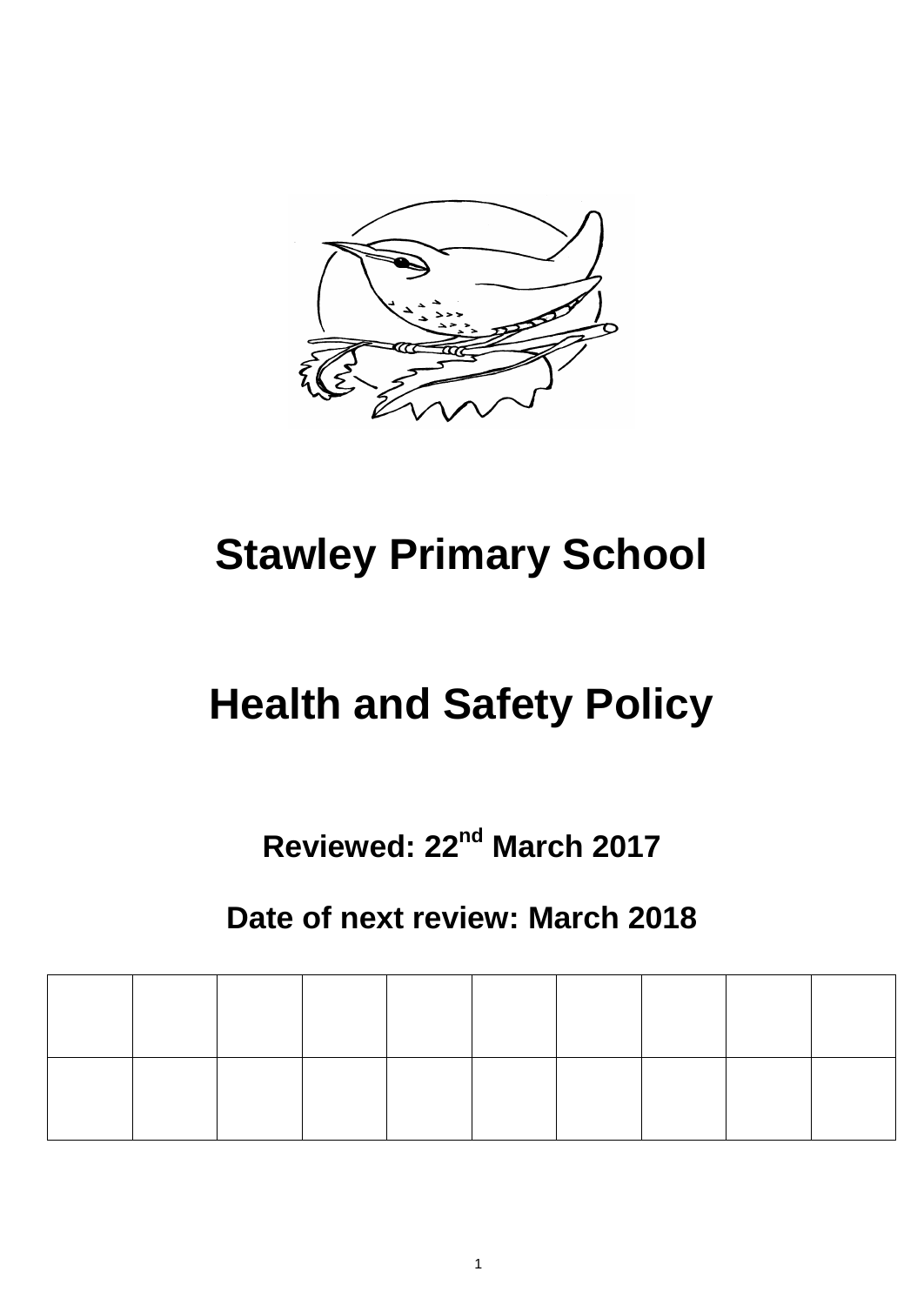

#### **HEALTH AND SAFETY POLICY**

#### **THE LAW**

Health and safety in schools is governed by legislation and associated regulations, which are enforced by the Health and Safety Executive (HSE).

In **community schools, community special schools and voluntary controlled schools** statutory health and safety responsibilities fall on the LA (as the employer) and on the headteacher and other school staff (as employees).

As the management body, **the governing body** must ensure that school staff and premises comply with the LA's health and safety policy and practices (e.g., reporting accidents, first aid provision), and:

- Institute a health and safety policy and advise employees of it;
- Have a critical incident/emergency contingency plan;
- Ensure, **so far as is reasonably practicable**, the health, safety and welfare of teachers and other education staff; the health and safety of pupils in school and on offsite visits; and the health and safety of visitors to schools, and volunteers involved in any school activity;
- Assess the risk of all activities, both in school and off-site; introduce measures to manage those risks, and tell employees about those measures;
- Ensure that staff are competent and trained in their health and safety responsibilities; and are actively involved in health and safety;
- Take reasonable steps to make sure that the buildings, equipment and materials are safe and do not put the health of users and visitors at risk.

In practice, the governing body may delegate specific health and safety tasks to others at the school.

The governing body, and headteacher, must comply with any direction given to them by the LA concerning the health and safety of persons on the school's premises or taking part in any school activities elsewhere.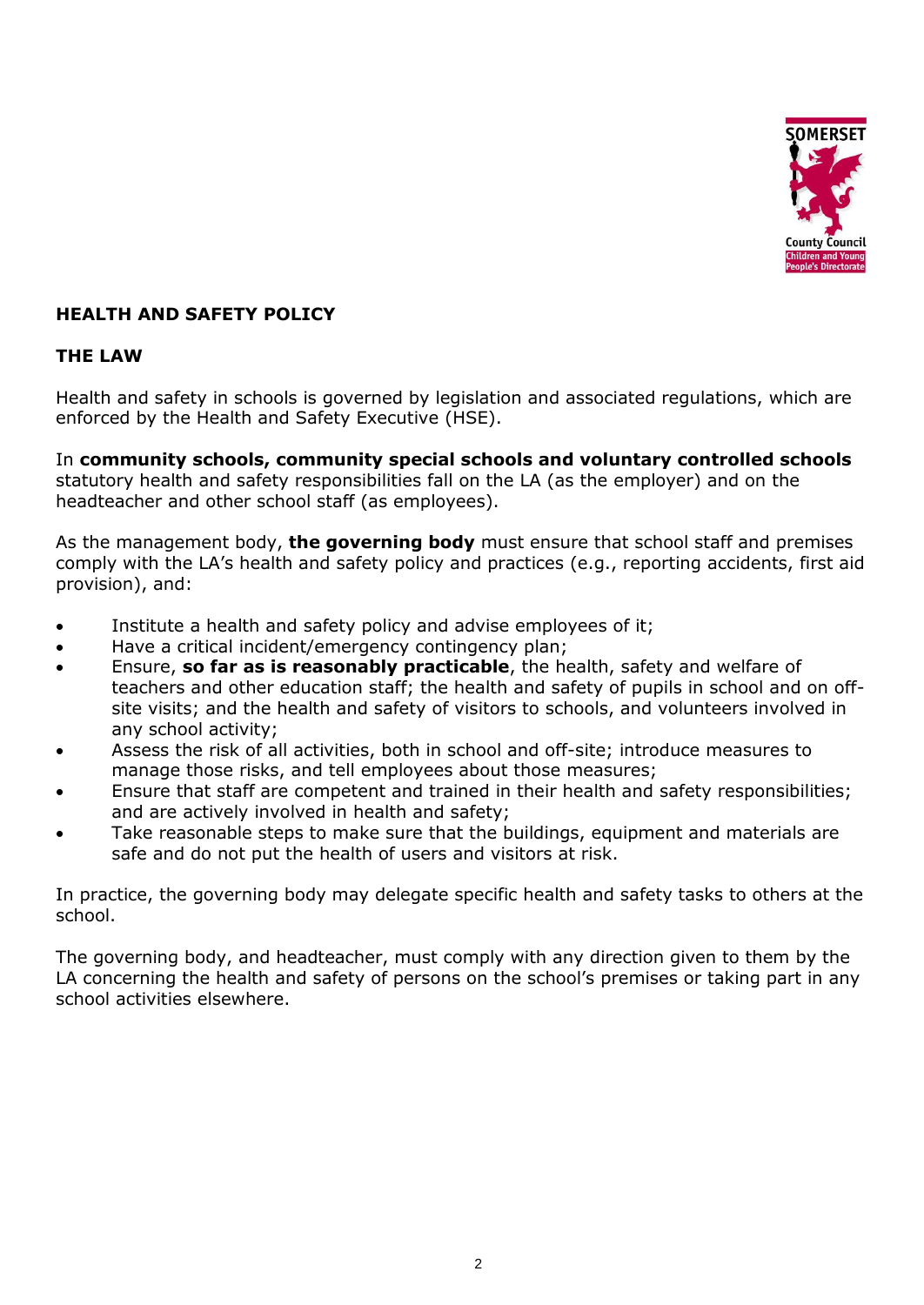The governing body, as employer, has a duty (as required by The Management of Health and Safety at Work Regulations, 1999):

- Institute a health and safety policy and advise employees of it;
- Have a critical incident/emergency contingency plan;
- Ensure, **so far as is reasonably practicable**, the health, safety and welfare of teachers and other education staff; the health and safety of pupils in school and on offsite visits; and the health and safety of visitors to schools, and volunteers involved in any school activity;
- Assess the risk of all activities, both in school and off-site; introduce measures to manage those risks, and tell employees about the measures;
- Ensure that staff are trained in their health and safety responsibilities; and,
- Take reasonable steps to make sure that the buildings, equipment and materials are safe and do not put the health of users and visitors at risk.

In practice, the governing body may delegate specific health and safety tasks to others at the school. **However, the governing body retains the ultimate responsibility no matter who carries out the tasks.**

#### **THE ROLE OF EMPLOYEES IN ANY SCHOOL**

Employees must take reasonable care of their own health and safety, and that of anyone else who may be affected by what they do at work. They must also cooperate with others who have duties for health and safety by carrying out instructions and reporting unsafe practices. The headteacher, who has delegated responsibility for the day-to-day management of the school, has a particular role in seeing that the governing body's health and safety policies and procedures are carried out.

#### **COVERAGE**

A list of all the issues to be covered by a school's health and safety policy is given on pages 6 - 8 of this document with electronic links to the relevant County Council or other appropriate guidance.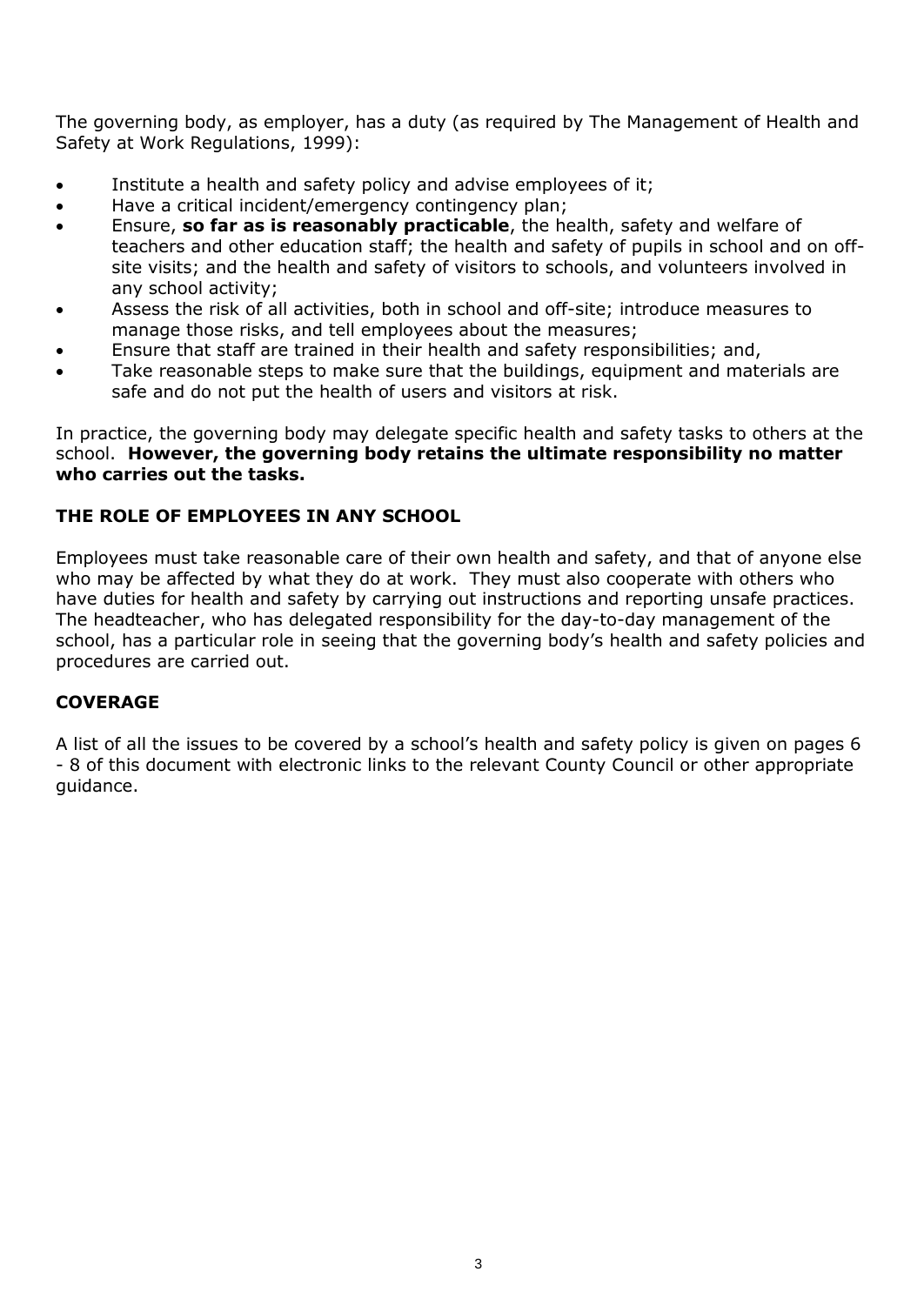#### **HEALTH AND SAFETY POLICY**

#### **1. THE GOVERNORS OF: STAWLEY PRIMARY SCHOOL** will

- 1.1 Provide as far as reasonably practicable a safe and healthy environment for all persons who work at, attend or visit the school.
- 1.2 Ensure, as far as reasonably practicable, the health and safety of pupils, staff and volunteers on off-site visits and activities.
- 1.3 Endorse and support the safety policy of Somerset County Council, and to assist the Council to discharge those responsibilities, which it holds as employer.
- 1.4 Seek improvement to working conditions according to priorities within existing resources.
- 1.5 Recognise their responsibilities when they make available premises or equipment for hire, and will ensure that risks to the safety or health of hirers and other persons are adequately controlled as far as possible.
- 1.6 Ensure that Risk Assessments are carried out within the school using an identified method for recording (e.g., EEC Safety Suite) and to review as appropriate.
- 1.7 Encourage informal meetings and ensure time is made available in staff meetings where health and safety issues can be raised.
- 1.8 Ensure that staff can access training to ensure their competence for their tasks.
- 1.9 Accept the duties that they may hold as a client where they arrange for work through contractors or volunteers. Follow the Council's guidance for the selection of competent contractors and **will** seek assistance from the Council's Property Services when necessary. Ensure that volunteers receive adequate instruction and supervision to work safely.
- 1.10 Report all incidents/accidents, using the Accident Reporting Module in EEC Safety Suite and ensure appropriate follow up action has been carried out.
- 1.11 Review on an annual basis, all accidents and incidents reported to identify trends.
- 1.12 Consult with the school council and inform pupils of their responsibilities for Health and Safety.
- 1.13 Recognise the role of safety representatives appointed by recognised trade unions and co-operate with them so that they may undertake their health and safety related functions, including reasonable paid time off for consultation inspection and investigations.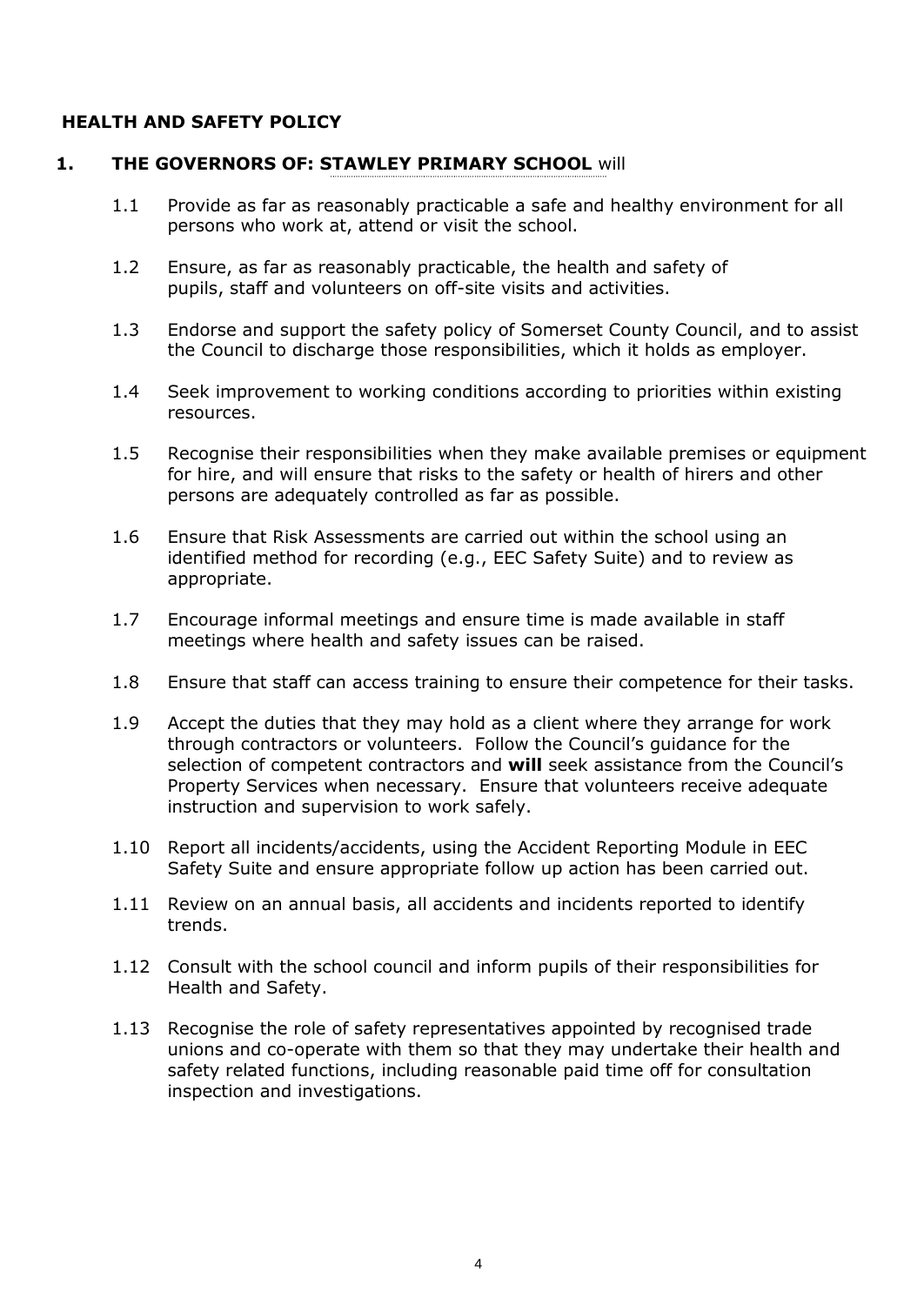The following individuals are recognised as safety representatives at the school.

Name (1) Jacqui Collier (2) David Stirzaker

Trade Union NUT/ The Voice

The Governors and Headteacher will draw this policy to the attention of all staff, and review annually.

Signed: Chair of Governors: John Troake

Dated: 22<sup>nd</sup> March 2017

Signed: 1990 - Manual Manual Meadteacher: Jacqui Collier 1990 - Manual Meadteacher: Jacqui Collier 1990 - Manual Meading Meading Meading Meading Meading Meading Meading Meading Meading Meading Meading Meading Meading Meadi

Dated: 22<sup>nd</sup> March 2017

#### **2. ORGANISATION IN SUPPORT OF HEALTH AND SAFETY**

- 2.1 Schools can be organised in a variety of ways, i.e., on a Headteacher/ Governing Body/Senior Management Team/Departmental basis. The key members are responsible for seeing that their Area of responsibility/Department staff follow the school's policy, and in particular in respect of:
	- 2.1.1 Identification and control of risks associated with any hazardous or dangerous substances.
	- 2.1.2 Selection of equipment suitable for its purpose, and ensuring that it is properly used.
	- 2.1.3 Identifying and securing the training needs of members of their Area/Department
	- 2.1.4 Provision of suitable personal protective equipment when required and ensuring that it is properly used.
- 2.2 The Headteacher and Governors recognise the importance of all staff being competent and possessing the necessary current skills, knowledge and qualifications for the use of specialist equipment or facilities.
- 2.3 The Governors will monitor safety performance within the school against the standards of Somerset County Council and provide an annual summary of their findings.
- 2.4 With regard to premises issues this will include a check of the school buildings, in conjunction with their property surveyor and prioritisation of needs on the school's AMP. Also ensuring that appropriate training needs of person responsible for premises is delivered.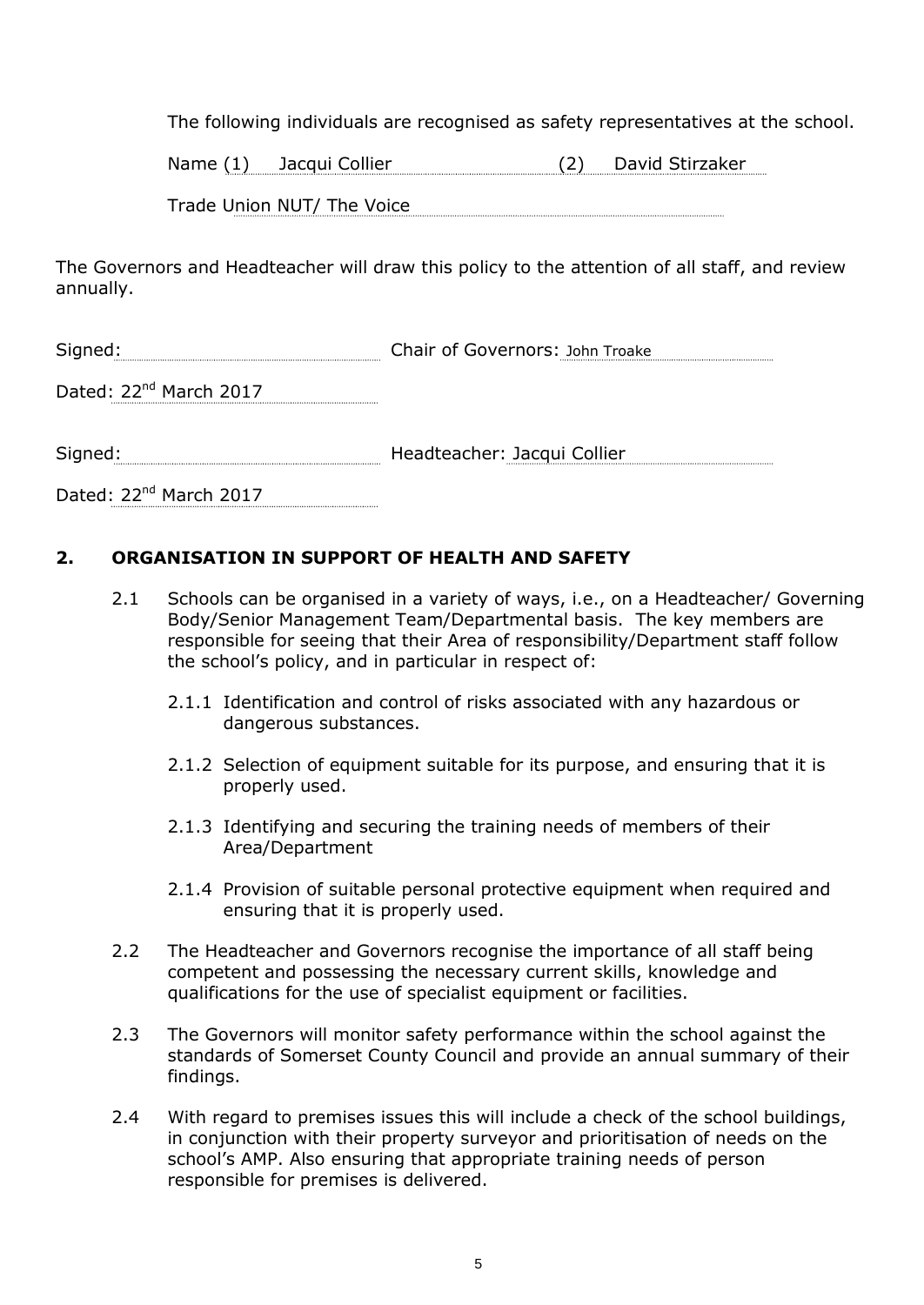- 2.5 Governors to agree delegation for approval of off-site visits and activities and review on an annual basis.
- 2.6 The Governors have appointed the following Governors to have a watching brief for health and safety issues, and bring to their notice such issues that require their attention John Hannon and Rob Popplestone

Assistance on health and safety issues is provided by The Corporate Health and Safety Unit, Somerset County Council

#### **3. Appointment of Appropriate Persons**

Schools should appoint appropriate persons for their delegated areas of responsibility within the school (see Table A for areas which need including in your policy). They should ensure that new staff have the necessary skills and qualifications on appointment, or are able to receive the necessary training and certification, after appointment or on change of responsibilities or work methods.

#### **4. Guidance for Schools**

The following guidance, produced by the Local Authority, is available for schools to use for their own standards:

- [Guidance for Schools Volume 4](http://www.six.somerset.gov.uk/sixv3/do_download.asp?did=17213)
- [Outdoor Education and External Visits Website](http://www.six.somerset.gov.uk/sccoea)
- 4.1 The Governors adopt the standards of the following publications, which are endorsed by Somerset County Councils Learning and Achievement service as standards for its schools:
- Association for Physical Education afPE, published 2012 (reprinted 2014)
- Health and Safety: advice on legal duties and powers February 2014: [https://www.gov.uk/government/uploads/system/uploads/attachment\\_data/file/33511](https://www.gov.uk/government/uploads/system/uploads/attachment_data/file/335111/DfE_Health_and_Safety_Advice_06_02_14.pdf) [1/DfE\\_Health\\_and\\_Safety\\_Advice\\_06\\_02\\_14.pdf](https://www.gov.uk/government/uploads/system/uploads/attachment_data/file/335111/DfE_Health_and_Safety_Advice_06_02_14.pdf)
- Building Bulletin 100: Design for Fire Safety in Schools (March 2014) Gov.UK link: [https://www.gov.uk/government/publications/building-bulletin-100-design-for-fire](https://www.gov.uk/government/publications/building-bulletin-100-design-for-fire-safety-in-schools)[safety-in-schools](https://www.gov.uk/government/publications/building-bulletin-100-design-for-fire-safety-in-schools)
- Learning Outside of the Classroom:<http://www.lotc.org.uk/>
- Guidance on First Aid for Schools: first published August 2000, latest update 12 February 2014, link:<https://www.gov.uk/government/publications/first-aid-in-schools>
- Supporting Pupils at School with Medical Conditions: published by Department for Education, December 2015; link:

[https://www.gov.uk/government/uploads/system/uploads/attachment\\_data/file/484418/supp](https://www.gov.uk/government/uploads/system/uploads/attachment_data/file/484418/supporting-pupils-at-school-with-medical-conditions.pdf) [orting-pupils-at-school-with-medical-conditions.pdf](https://www.gov.uk/government/uploads/system/uploads/attachment_data/file/484418/supporting-pupils-at-school-with-medical-conditions.pdf)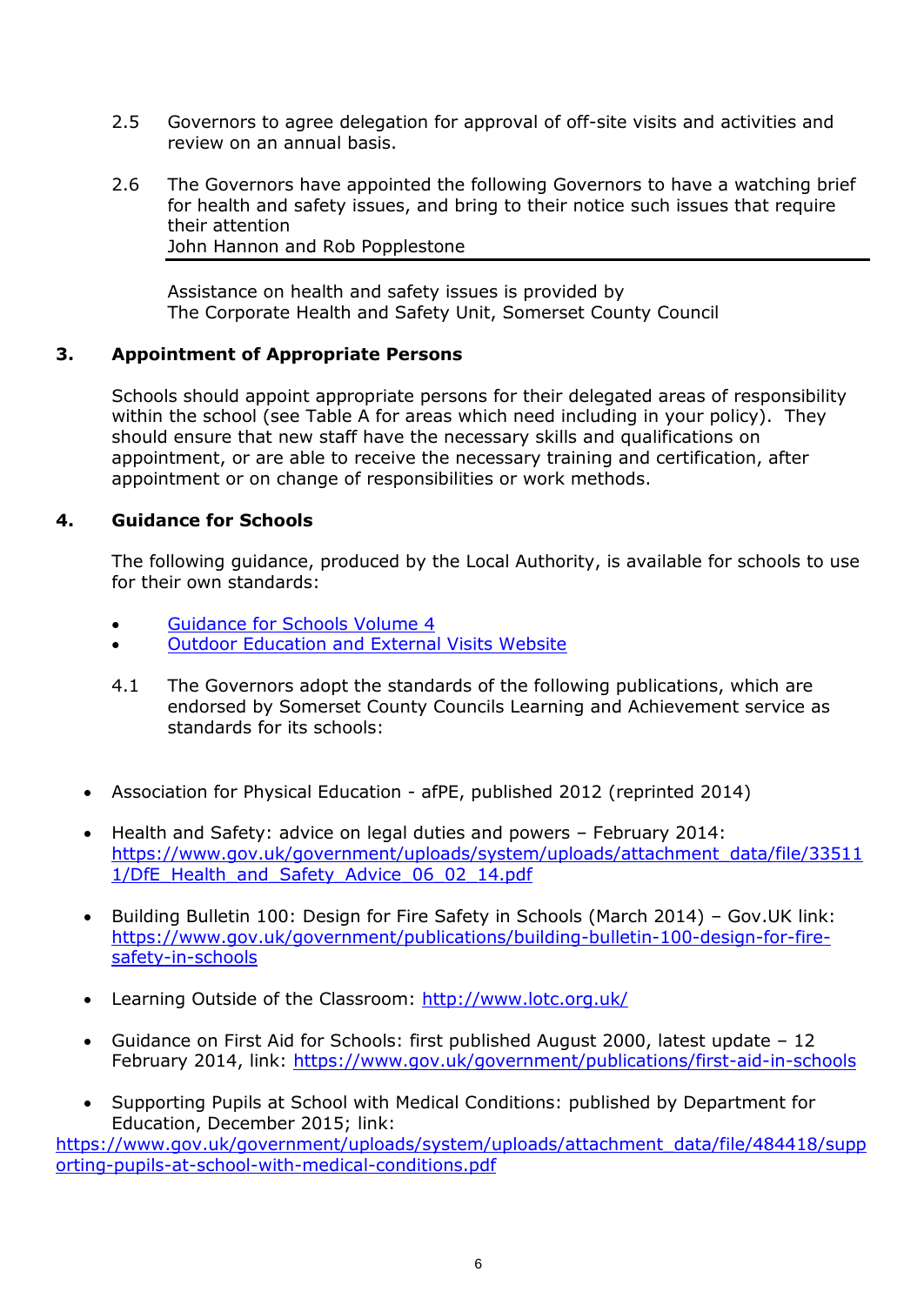#### **TABLE A**

#### **DELEGATED AREAS OF RESPONSIBILITY WITHIN THE SCHOOL**

| <b>Name of School: Stawley Primary School</b> |                 |
|-----------------------------------------------|-----------------|
| <b>Headteacher</b>                            | Jacqui Collier  |
| <b>Delegated Senior Manager:</b>              | David Stirzaker |

| <b>Area</b>                               | <b>Location of Policy/Guidance</b>                               | <b>Name of person</b><br>responsible |  |  |  |
|-------------------------------------------|------------------------------------------------------------------|--------------------------------------|--|--|--|
| <b>ACCIDENTS/INCIDENTS (NEAR MISSES):</b> |                                                                  |                                      |  |  |  |
| Incidents/Injuries                        | <b>Accident Reporting (EEC Safety</b><br>Suite)                  | Jacqui Collier                       |  |  |  |
| <b>EMERGENCY PROCEDURES:</b>              |                                                                  |                                      |  |  |  |
| <b>Emergency Procedures</b>               | <b>School Closures</b>                                           | Jacqui Collier                       |  |  |  |
| Critical/Major Incidents                  | <b>Updating your Contingency Plan</b>                            |                                      |  |  |  |
| and updating your<br>Contingency Plan     | <b>Critical Incidents in Schools</b>                             |                                      |  |  |  |
|                                           |                                                                  |                                      |  |  |  |
| <b>EXTERNAL VISITS:</b>                   |                                                                  |                                      |  |  |  |
| <b>External Visit</b><br>Co-ordinator     | <b>Outdoor Education and External Visits Website</b>             | Jacqui Collier                       |  |  |  |
|                                           | <b>EEC Safety Suite&gt;External Visits Management</b>            |                                      |  |  |  |
|                                           | Policy for Offsite Visits and Activities - in<br>school (on SLP) |                                      |  |  |  |
| <b>MEDICAL:</b>                           |                                                                  |                                      |  |  |  |
| <b>Hygiene Control</b>                    | <b>Guidance for Schools: Volume 4</b>                            | Jacqui Collier                       |  |  |  |
| <b>Infection Control</b>                  | <b>Health Protection Agency Guidance</b>                         | Jacqui Collier                       |  |  |  |
| Medicines in school                       | <b>Guidance for Schools: Volume 4</b>                            | Jacqui Collier                       |  |  |  |
| Needlestick Injuries                      | H & S Policy Manual - HS007                                      | Jacqui Collier                       |  |  |  |
| New and Expectant<br>Mothers              | H & S Policy Manual - HS017                                      | Jacqui Collier                       |  |  |  |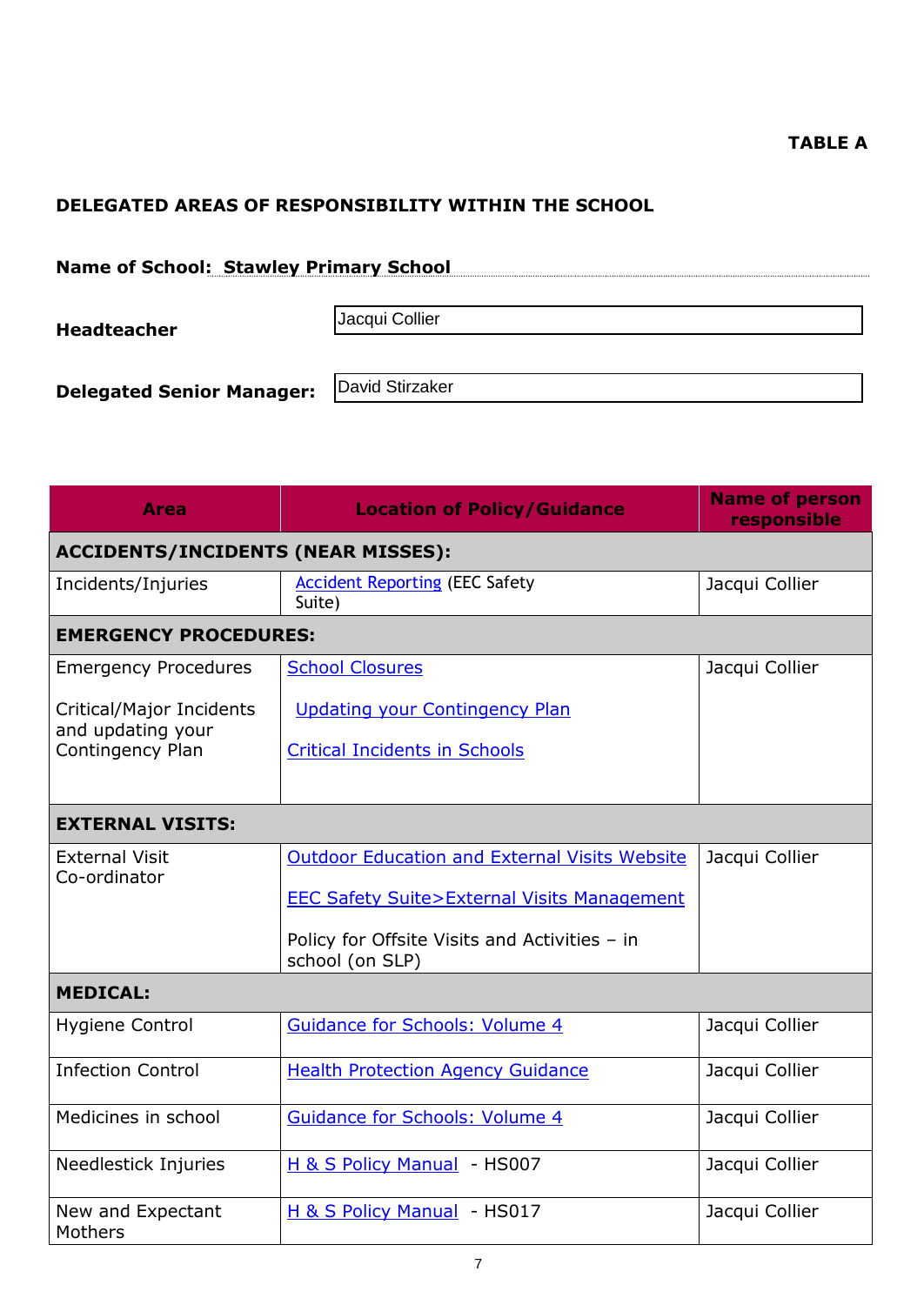| <b>Area</b>                                                                                             | <b>Location of Policy/Guidance</b>                                                                                                                                                         | <b>Name of person</b><br>responsible |
|---------------------------------------------------------------------------------------------------------|--------------------------------------------------------------------------------------------------------------------------------------------------------------------------------------------|--------------------------------------|
| Pupils with medical<br>needs useful links                                                               | https://www.gov.uk/government/publications/su<br>pporting-pupils-at-school-with-medical-<br>conditions--3/supporting-pupils-with-medical-<br>conditions-links-to-other-useful-resources--2 | Jacqui Collier                       |
| <b>RISK ASSESSMENTS:</b>                                                                                |                                                                                                                                                                                            |                                      |
| Computer Use                                                                                            | <b>DSE Assessment Form, Managers Guide, User</b><br>Guide and also training course and<br>descriptions                                                                                     | Jacqui Collier                       |
| <b>COSHH</b>                                                                                            | H & S Policy Manual<br>Hazardous substances<br><b>COSHH Assessment Form (F08)</b>                                                                                                          | Jacqui Collier                       |
| <b>First Aid</b>                                                                                        | H & S Policy Manual                                                                                                                                                                        | Jacqui Collier                       |
| <b>SITES AND BUILDINGS:</b>                                                                             |                                                                                                                                                                                            |                                      |
| <b>SCC Overarching</b><br>Guidance document                                                             | Corporate Property Standards and<br>Guidance<br>including construction work/contractors on<br>school site                                                                                  |                                      |
| Asbestos                                                                                                | Asbestos Register - in School                                                                                                                                                              | Jacqui Collier                       |
| <b>Electrical Safety</b><br>Portable Appliance<br>Testing                                               | <b>Guidance for Schools: Volume 4</b>                                                                                                                                                      | Jacqui Collier                       |
| <b>Fire Safety</b>                                                                                      | <b>Fire H&amp;S010</b>                                                                                                                                                                     | Jacqui Collier                       |
| <b>Arson Prevention</b>                                                                                 | Contact insurance for more advice<br>https://slp.somerset.org.uk/sites/insurance/                                                                                                          |                                      |
| Gas Appliances<br><b>Boilers</b><br>Kitchen                                                             | <b>Contact Property Services:</b><br>Contracts available for purchase.<br>School responsibility unless Special.                                                                            | Jacqui Collier                       |
| <b>Equipment Maintenance</b><br>Lifting Equipment<br>PE Equipment<br><b>CDT Equipment</b><br><b>LEV</b> | <b>Contact Property Services</b><br>- Contracts available for purchase by schools.                                                                                                         | Jacqui Collier                       |
| Minibus Safety                                                                                          | <b>Outdoor Education Advisors Panel - National</b><br>Guidance                                                                                                                             | Jacqui Collier                       |
| Pressure systems - e.g.,<br>steam ovens/stills                                                          | School responsibility - contact Insurance<br>https://slp.somerset.org.uk/sites/insurance/                                                                                                  | Jacqui Collier                       |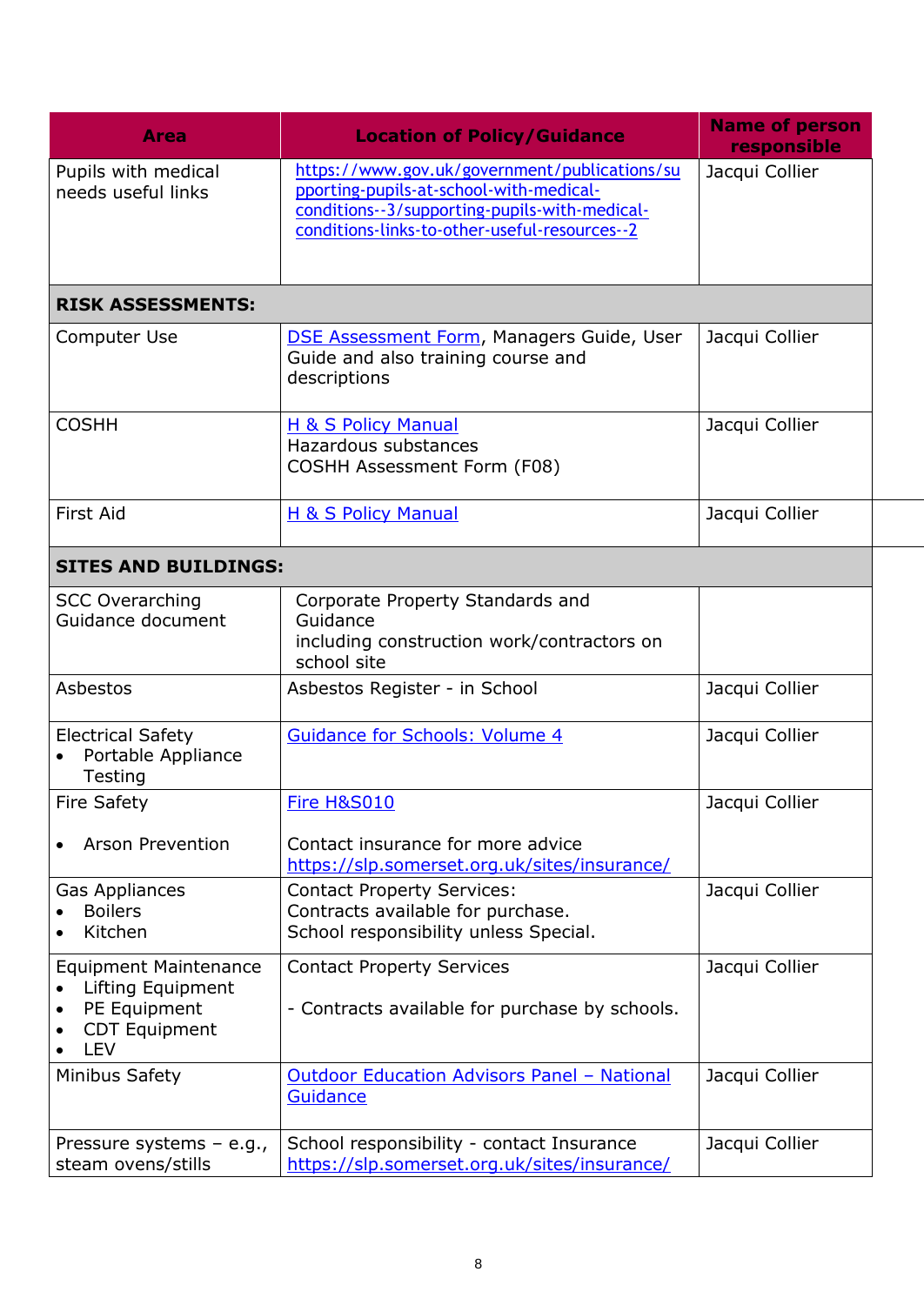#### **STAWLEY PRIMARY SCHOOL**

#### **Documents relating to this Policy are listed below along with the locations in which they can be found**:

| <b>Document</b>                                                                           | Location<br>(E.g. office, web address)      |
|-------------------------------------------------------------------------------------------|---------------------------------------------|
| Corporate Health and Safety Policy                                                        | <b>SLP</b>                                  |
| Local Procedural Arrangements<br>(including Emergency Procedure)                          | Health & Safety File and Computer<br>system |
| Risk Assessment documents and<br>relevant action plan (including Fire Risk<br>Assessment) | EEC                                         |
| Training Plan and records<br>Health and Safety Induction for all new<br>staff             | On computer system                          |
| Maintenance Plan, including statutory<br>testing documents and records                    | Filed                                       |
| In-house Workplace Inspection/Tour<br>records                                             | Filed and Health & Safety Plan              |
| Records of Accidents/Incidents/Near<br>Misses                                             | <b>EEC</b>                                  |
| Records of Consultation with employees<br>and/or their representatives                    | Regular staff updates                       |

### Document Prepared by **Exerce** 2014 (Signature)

(Print Name)Jacqui Collier

Title: Head Teacher

Date: 22<sup>nd</sup> March 2017